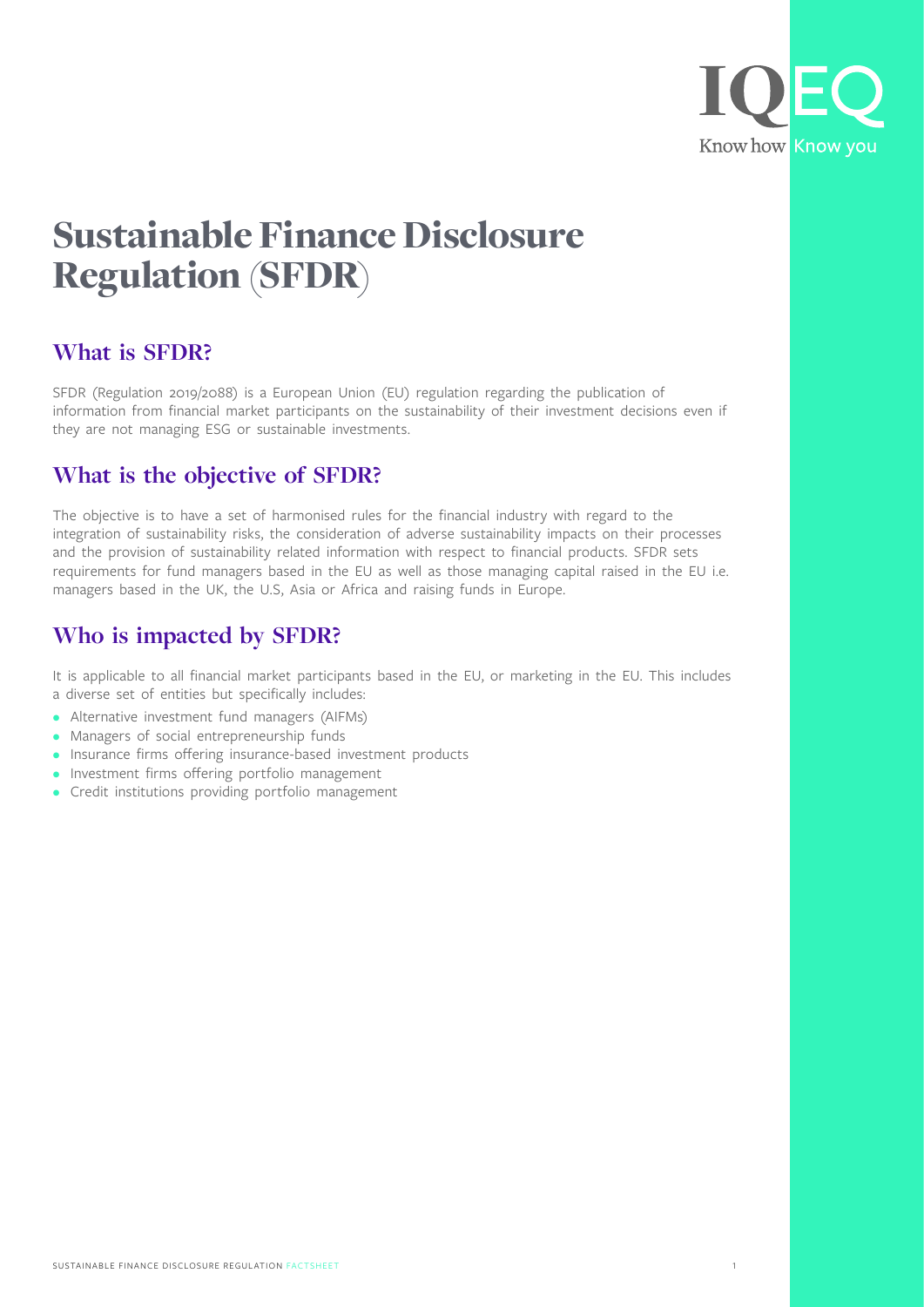

## **EU 2019 / 2088 regulations – key dates for compliance**

| <b>Date</b>      | <b>Requirements</b>                                                                                                                                                                                                                                                                                                     |
|------------------|-------------------------------------------------------------------------------------------------------------------------------------------------------------------------------------------------------------------------------------------------------------------------------------------------------------------------|
| 10 March 2021    | The website to reflect:                                                                                                                                                                                                                                                                                                 |
|                  | How sustainability risks are included in due diligence reporting and investment<br>committee decision-making                                                                                                                                                                                                            |
|                  | How adverse sustainability impacts of investment decisions are considered in the<br>investment process                                                                                                                                                                                                                  |
|                  | • Clear articulation of ESG aims                                                                                                                                                                                                                                                                                        |
|                  | For ESG funds, publication of the methodology used to assess ESG impacts of<br>investments                                                                                                                                                                                                                              |
|                  | How remuneration policy is consistent with the integration of sustainability risk                                                                                                                                                                                                                                       |
|                  | Prospectus / private placement memoranda (PPM) to reflect:                                                                                                                                                                                                                                                              |
|                  | How the fund factors sustainability risk into decision-making                                                                                                                                                                                                                                                           |
|                  | What the anticipated potential impact of the decision will be on the investment<br>$\bullet$<br>return                                                                                                                                                                                                                  |
|                  | For ESG funds, publication of how fund objectives will be met, details of the<br>$\bullet$<br>benchmark used to measure success, and reasons for suitability of the benchmark                                                                                                                                           |
| 1 January 2022   | ESG fund managers must include progress on ESG objectives in annual reports.                                                                                                                                                                                                                                            |
| 30 December 2022 | Fund managers must explain in prospectuses, PPMs and pre-contractual investment<br>information how they consider adverse sustainability of investment decisions.<br>The additional reporting requirements will come into force on the afore mentioned<br>date depending on manager's size and average employee numbers. |

## **How can IQ-EQ assist?**

- Gap analysis of manager and fund documentation affected by SFDR
- Amendment and/or compilation of web content and prospectus/PPM
- Defining ESG due diligence scope in line with SFDR
- Amending management systems to ensure SFDR requirements are met in the investment process